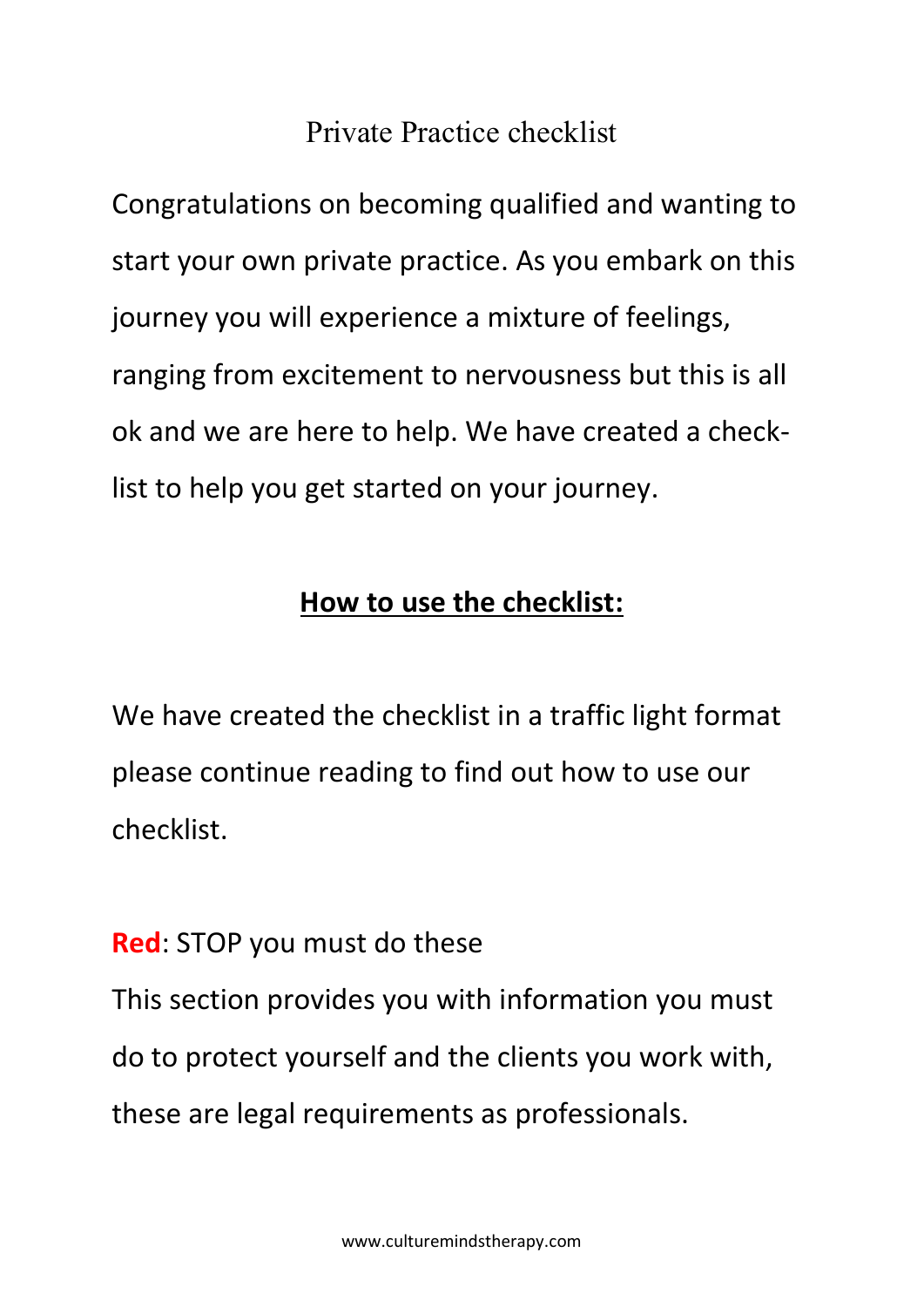## **Amber**: Almost ready

This section entails more detailed work on you as a professional and identifying how you want to serve your clients and the type of therapist you want to be.

# **Green**: GO!!

After this section you are ready and set to go, showcasing your mazing talents for your clients.